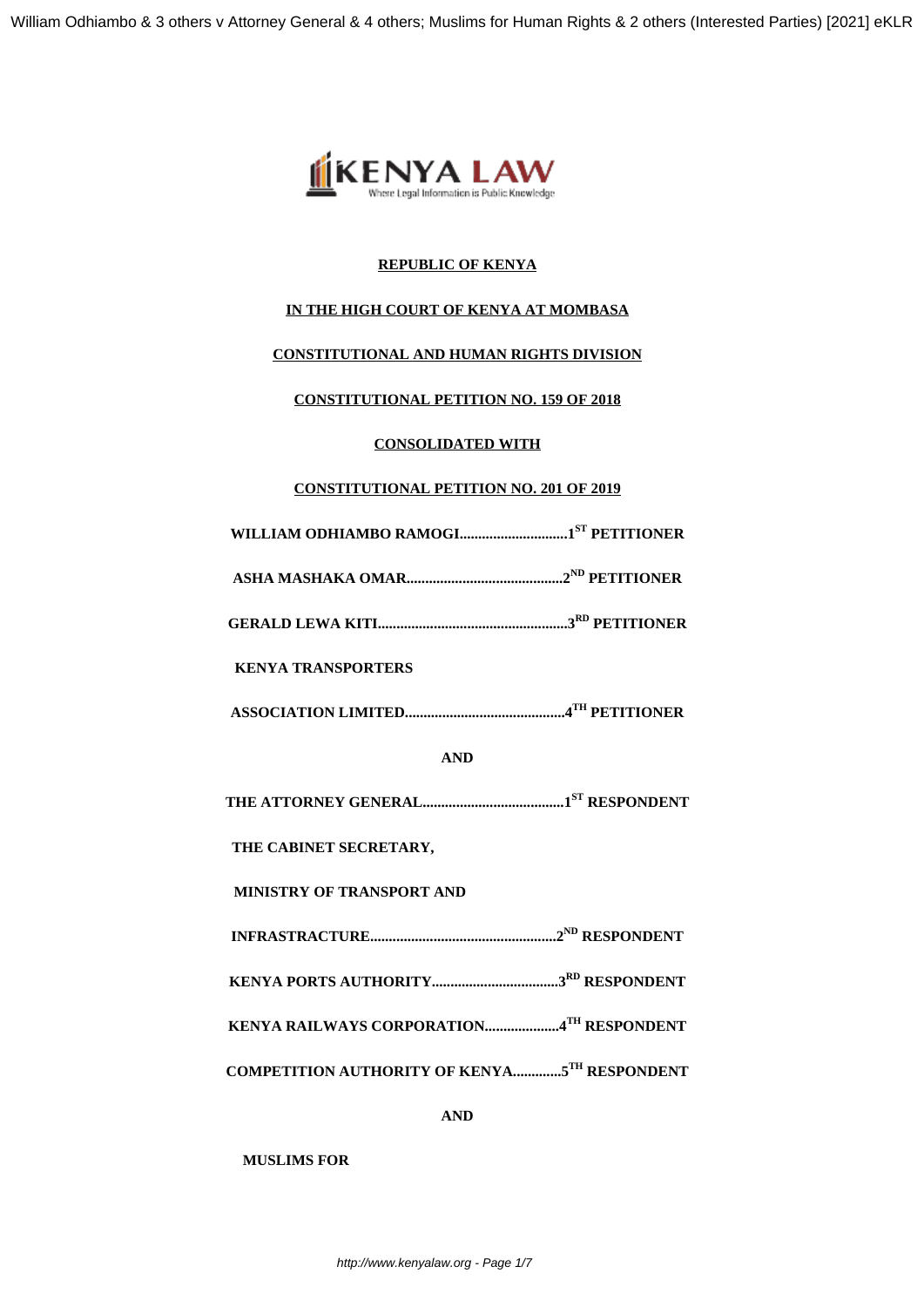**HUMAN RIGHTS...........................................1ST INTERESTED PARTY**

**MAINA KIAI..................................................2ND INTERESTED PARTY**

**COUNTY GOVERNMENT**

**OF MOMBASA.............................................3RD INTERESTED PARTY**

### **RULING**

1. By a Notice of Motion Application herein dated  $30/11/2020$  the  $3<sup>rd</sup>$  Respondent, Kenya Ports Authority (hereinafter, the Applicant), prays for the following orders:

*i. The application be certified urgent and service be dispensed with in the first instance.*

*ii. There be a stay of execution of Order No. (c) and (d) of the Judgment delivered on 6/11/2020 pending the hearing and determination of this application.*

*iii. There be a stay of execution of Order No. (c) and (d) of the Judgment delivered on 6/11/2020 pending the lodging, hearing and determination of an intended appeal to the Court of Appeal*.

2. The Application is premised on grounds set out therein, and is supported by the affidavit of Turusha J. Kinyanjui sworn on 01/12/2020.

3. The Application was heard on 02/02/2021 through oral submissions. Professor Githu Muigai, SC, led Mr. Kongere for the Applicant. Mr. Gikandi, Learned Counsel submitted for the  $4<sup>th</sup>$  Petitioner/Respondent. Mr. Ochieng, learned Counsel for the  $3<sup>rd</sup>$ Interested Party did not submit on the matter. He left the matter for Court's consideration.

4. The Applicant's case is that the two consolidated Petitions challenged various actions by the Respondents which were alleged to violate various provisions of the Constitution; that *vide* a unanimous judgment delivered on 06/11/2020, the Learned Judges dismissed several of the prayers in the Consolidated Petitions. The Judges, however granted an order quashing the Applicant's directives issued on 15/03/2019 and 03/08/2019 in the following terms:

"*the claim that the directives by the 3rd Respondent dated 15/3/2019 and 3/8/2019 were in violation of Articles 10 and 47 of the Constitution for want of public participation and for non-compliance with fair administrative procedures succeeded. The Court declares the Impugned Directives constitutionally infirm. The Impugned Directives are hereby quashed; given the potential of order (c) above to disrupt the orderly operations of the port and the operationalization of the National Transport Policy, the effect of that order is hereby suspended for one hundred and eighty (180) days to afford the Respondents an opportunity to regularize the situation*.

5. The Applicant contends that the quashed directives operationalize not only the Take or Pay Agreement, which the Learned Judges otherwise upheld, but are also meant to ensure efficient and effective operations at the port of Mombasa. They state that while the Learned Judges suspended the order quashing the directives for a period of 180 days to enable the Applicant to remedy the faults in process identified by the Learned Judges, the Applicant is aggrieved by the decision to quash the directives and has evinced its intention to appeal by filing the Notice of Appeal dated 16/11/2020. The Applicant believes that the intended appeal is not frivolous but raises significant questions of law to wit:

a) What the threshold for "operational decisions" of Government agencies and parastatals to trigger the duty for public participation is.

b) Whether the Learned Judges properly appreciated and applied the correct threshold in finding that the Impugned Directives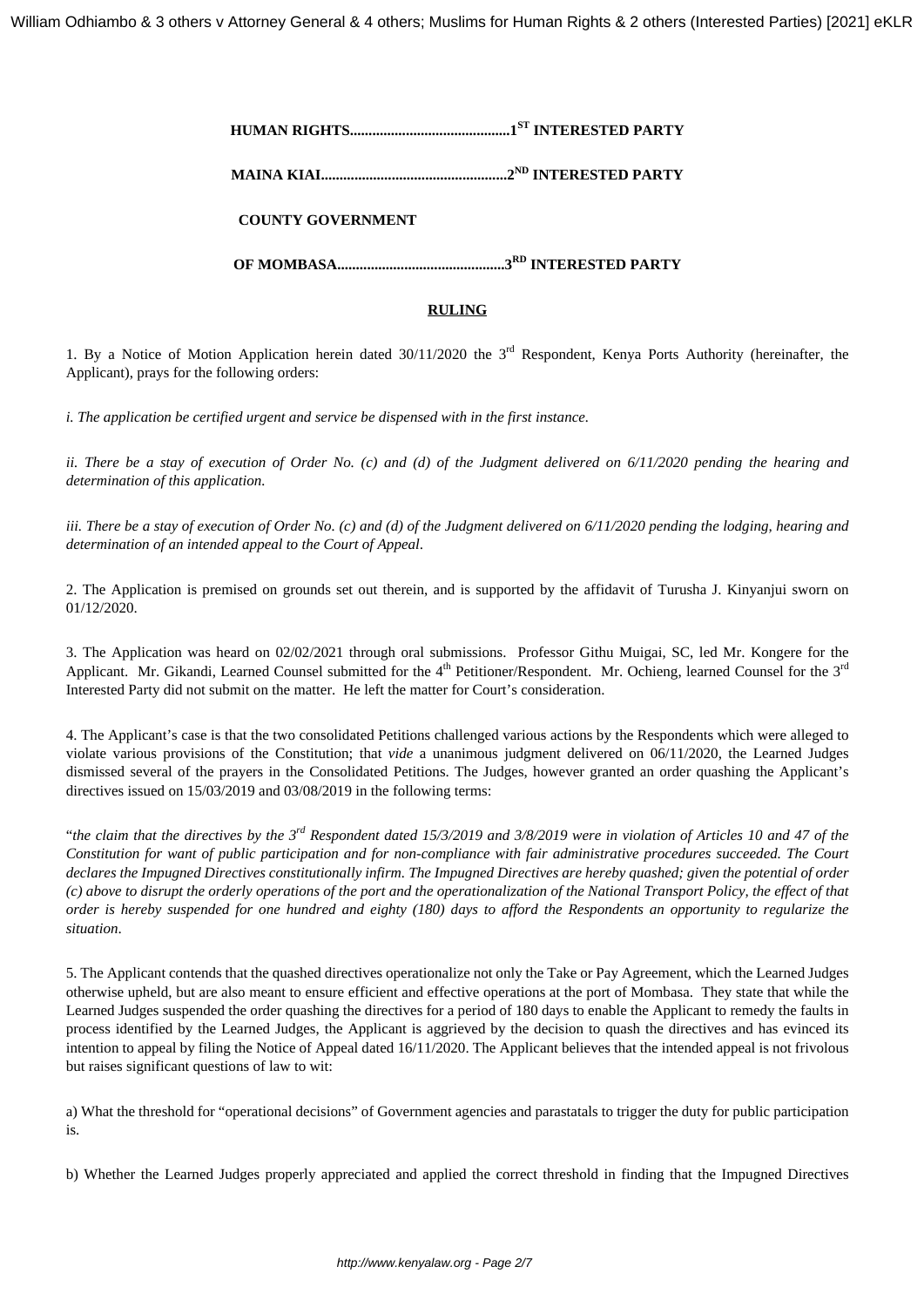required public participation.

6. Even though the Court suspended the operation of its order quashing the Impugned Directives for 180 days as aforesaid, the Applicant is apprehensive that it is not possible, given the current circumstances to lodge, prosecute and obtain judgment from the Court of Appeal within the 180 days. Consequently, the Applicant contends, unless Order No. (c) and (d) are stayed as sought, they will automatically take effect on the 181<sup>st</sup> day, and so if the stay sought is not granted and the orders take effect, the Applicant, and the public at large, would stand to suffer substantial loss. The Applicant argues that the following are the losses which it is likely to suffer if stay is not granted:

i. First, the Applicant argues that the directives were issued in the exercise of its statutory power to manage and operates ports. The quashing of the Impugned Directives, it argues, will therefore significantly disrupt the Applicant's management and operation of the port of Mombasa.

ii. Second, the Applicant contends that the Impugned Directives support the National Government's wider transport policy. Their nullification, therefore, will disrupt the implementation of the transport policy starting from the port of Mombasa all the way to the ICD in Nairobi and Naivasha.

iii. Third, the Applicant posits that the directives are meant to operationalize the Take or Pay Agreement which the Court has upheld as valid. The Take or Pay Agreement is itself the tool through which the loan for the construction of the SGR is repaid. If stay is not granted and the quashing of the Impugned Directives take effect, it would be difficult and improbable for the Government to meet the contractual obligations under the Take or Pay Agreement thus leading to default in the repayment obligations.

iv. Fourth, the Applicant argues that public finances would be spent in complying with Order No. (d) of the judgment. It would be imprudent, the Applicant argues, to spend significant public financial resources in a process that the appellate court may well find to have been unnecessary.

v. Fifth, the Applicant argues that the Petitioners' means of income is unknown and that it is very doubtful that they would be capable of refunding the significant financial resources that would be incurred in complying with Order No. (d) of the judgment.

7. Additionally, the Applicant argues that given the circumstances, there is no overwhelming hindrance to granting the stay of execution sought. If anything, the Applicant argues that there are exceptional grounds militating in favour of granting the stay as requested. They point out the following two reasons:

a) That the issues raised in the Petitions are novel, complex and of significant public importance. It is therefore desirable, the Applicant argues, that before the judgment is implemented, those issues be resolved with finality by the courts higher up the hierarchy.

b) The discomfort that the Petitioners will suffer as a result of a stay is capable of monetary compensation. On the other hand, significant public funds will have been lost with no chance of recovery.

c) The Applicant posits that bearing in mind the public interest, the constitutional values, and the proportionate magnitudes, and priority levels attributable to the relevant causes here, it is highly desirable that the court maintains the status quo currently prevailing to give the appellate court adequate opportunity to resolve the dispute.

9. The Applicant avers that the time taken to lodge this application was necessitated by the need to obtain internal approvals after consultations between the  $3<sup>rd</sup>$  Respondent and its parent Ministry, the  $2<sup>nd</sup>$  Respondent herein. There is therefore, they argue, no unreasonable delay, in the circumstances, in bringing the present application and it is in the interests of justice and fairness that the application be allowed as sought.

10. Mr. Kongere cited four authorities in support of the Application. They are: *George Kithi v Director of Public Prosecutions & 2 Others [2019] eKLR*; *Raiply Woods (K) Ltd & Another v County Government of Baringo & 2 Others [2017] eKLR; Maya Enterprises Limited v Kenya Revenue Authority & 2 Others [2020] eKLR*; and *Joaninah Wanjiku Maina v County Government of Nairobi & 3 Others [2018] eKLR*. The legal thread in those authorities is that stay will be given should there be threat of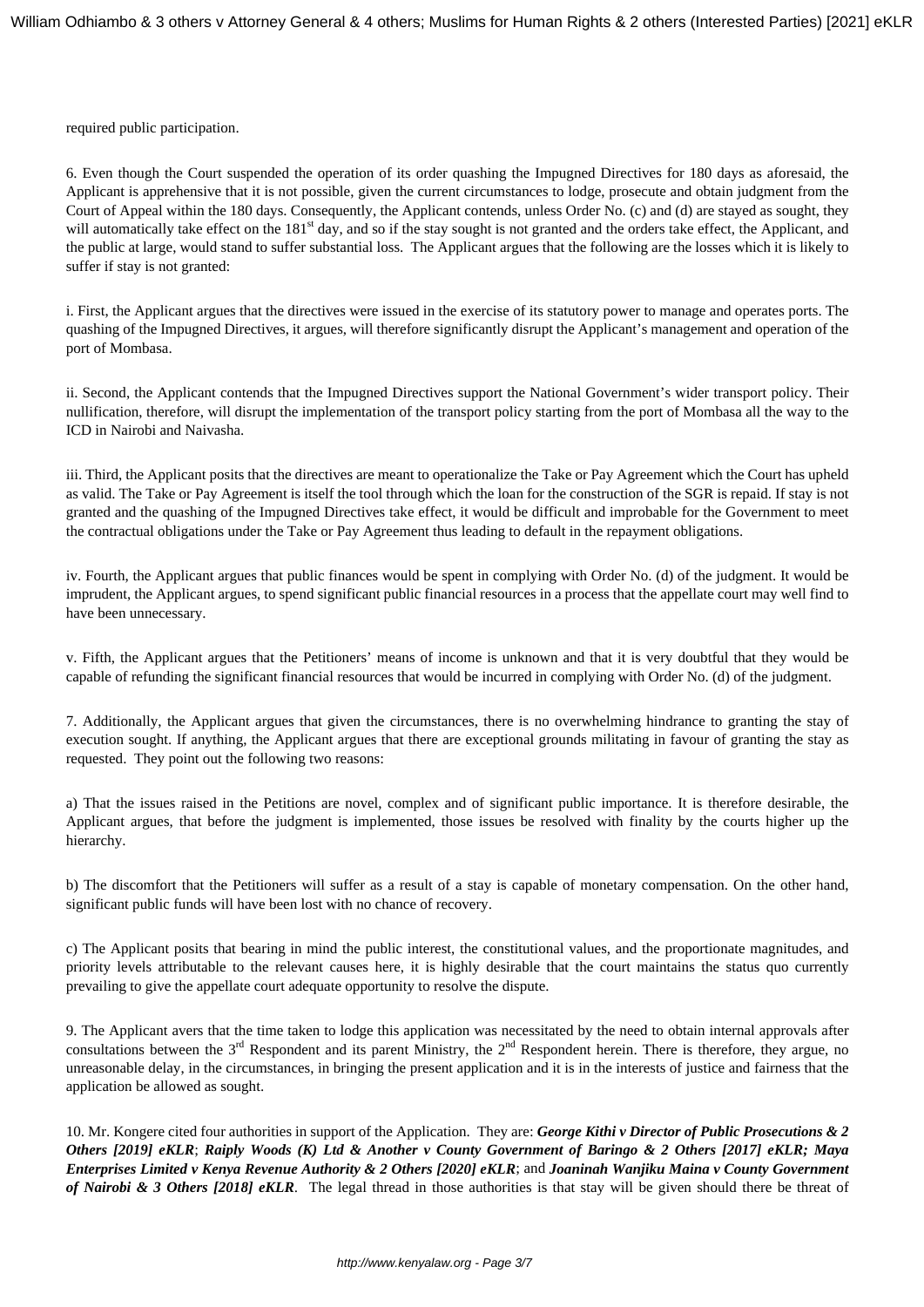irreparable loss or damage to the suit subject matter. The legal principle emerging from this case is encapsuled in the following paragraph in *Combi (Singapore) Pte Limited v Ramnah Sriram & Another [1997] EWCA 2164* which is cited with approval in the *George Kithi Case (Supra):*

*In my judgment, the proper approach must be to make that order which best accords with the interests of justice. If there is a risk that irremediable harm may be caused to the Plaintiff if a stay is ordered but no similar detriment to the Defendant. If it is not, then a stay should not normally be ordered. Equally, if there is a risk that irremediable harm may be caused to the Defendant if stay is not ordered, then a stay should normally be ordered. This assumes of course that the Court concludes that there may be some merit in the appeal. If it does not show no stay of execution should be ordered. But where there is a….of harm to one party or another, whichever order is made, the Court has to balance the alternatives in order to decide which of them is less likely to produce injustice.*

11. Only the 4<sup>th</sup> Petitioner – **Kenya Transporters Association -** filed a response to the Application. The 4<sup>th</sup> Petitioner filed Grounds of Opposition dated 21/1/2021, and a Replying Affidavit sworn by **Denis Okumu Ombok** on 21/1/2021.

12. The  $4<sup>th</sup>$  Petitioner strongly opposes the Application. It is their argument that Judgment was delivered on 06/11/2020 and that it is now over seventy (70) days since the said Judgment was delivered. The  $4<sup>th</sup>$  Petitioner points out that there is absolutely nothing tangible which the Applicant has presented before the court to show that the Applicant has diligently followed up on the typing and certifying of the proceedings herein, so that they can proceed with their intended appeal. The 4<sup>th</sup> Petitioner avers that in the Judgement delivered herein, the directive issued by the  $2<sup>nd</sup>$  and  $3<sup>rd</sup>$  Respondents in favour of the  $4<sup>th</sup>$  Respondent with regard to the movement of containers from the Port of Mombasa to Nairobi was declared as unconstitutional. The Court granted the said Respondents a period of one hundred and eighty days (180) days so as to reorganize themselves to regularize the situation. The  $4<sup>th</sup>$ Petitioner states that it is therefore unreasonable for the same Respondent to come back to court to ask for an extension of the said period.

13. The  $4<sup>th</sup>$  Petitioner states that justice has to be served to all the parties equally, and any attempt by the Court to extend the said period will be perceived by the petitioners as though the Court is unduly favouring the said Respondents. The 4<sup>th</sup> Petitioner states that in any event it must also be appreciated that as matters now stand, the said decision by the Respondents has been declared null and void for all purposes. Therefore, to extend the period by a further period of more than 180 days, for the said Respondents to continue propagating a nullity of a situation, has serious ramifications where the Court may then appear to be acting contrary to the principles set out in Articles 10 and 47 of The Constitution. Such an appearance would be highly problematic seen from the optics of all parties being equal before the law; and that the Applicant should not be allowed to gain any more favourable orders from this court.

14. The  $4<sup>th</sup>$  Petitioner states that the Applicant should have filed its record of appeal diligently and approached the Court of Appeal for an order to prioritize the appeal for early hearing. The 4<sup>th</sup> Petitioner states that its members are experiencing economic hardship which should not be allowed to continue any further. In the circumstance, the interest of the  $4<sup>th</sup>$  Petitioner should also be taken into account as the members of the  $4<sup>th</sup>$  Petitioner have been shortchanged ever since the said directives were put in place for a period which is now nearly two years.

15. The  $4<sup>th</sup>$  Petitioner avers that the terms of the Judgement should be carried through since if the Applicant wins the appeal it would be easy to restart the movement of the containers in terms of the said directives. On the contrary the losses the members of the 4<sup>th</sup> Petitioner are suffering as a result of the execution of the said directives, are not losses that are capable of easy quantification. The  $4<sup>th</sup>$  Petitioner states that the application herein is meant to punish and frustrate the members of the  $4<sup>th</sup>$  Petitioner even more. It is also meant to give the Applicant and the 4<sup>th</sup> Respondent an undue advantage to make huge profits by suppressing the economic rights of their competitors. That is something that should never happen in a democratic society which ought to give equal opportunities to its citizens.

16. The  $4<sup>th</sup>$  Petitioner further avers that in the Judgment delivered herein on 06/11/2020, the directives by the  $3<sup>rd</sup>$  Respondent dated 15/03/2019 and 03/08/2019 were quashed and declared unconstitutional. Therefore, the Applicant's application to extend the effect of the said directives should not be entertained as nothing can ever stand on a nullity. The 4<sup>th</sup> Petitioner placed reliance on *Benjamin Leonard McFoy v United Africa Company Limited, Appeal No. 67 of 1960* that being so, the 4<sup>th</sup> Petitioner avers that the application made herein can only be made in the Court of Appeal as the trial court is already *functus officio* as it granted an order suspending the effect of the aforesaid directives and having declared them unconstitutional. As such, this court does not have jurisdiction to grant the orders sought as that jurisdiction has already been spent.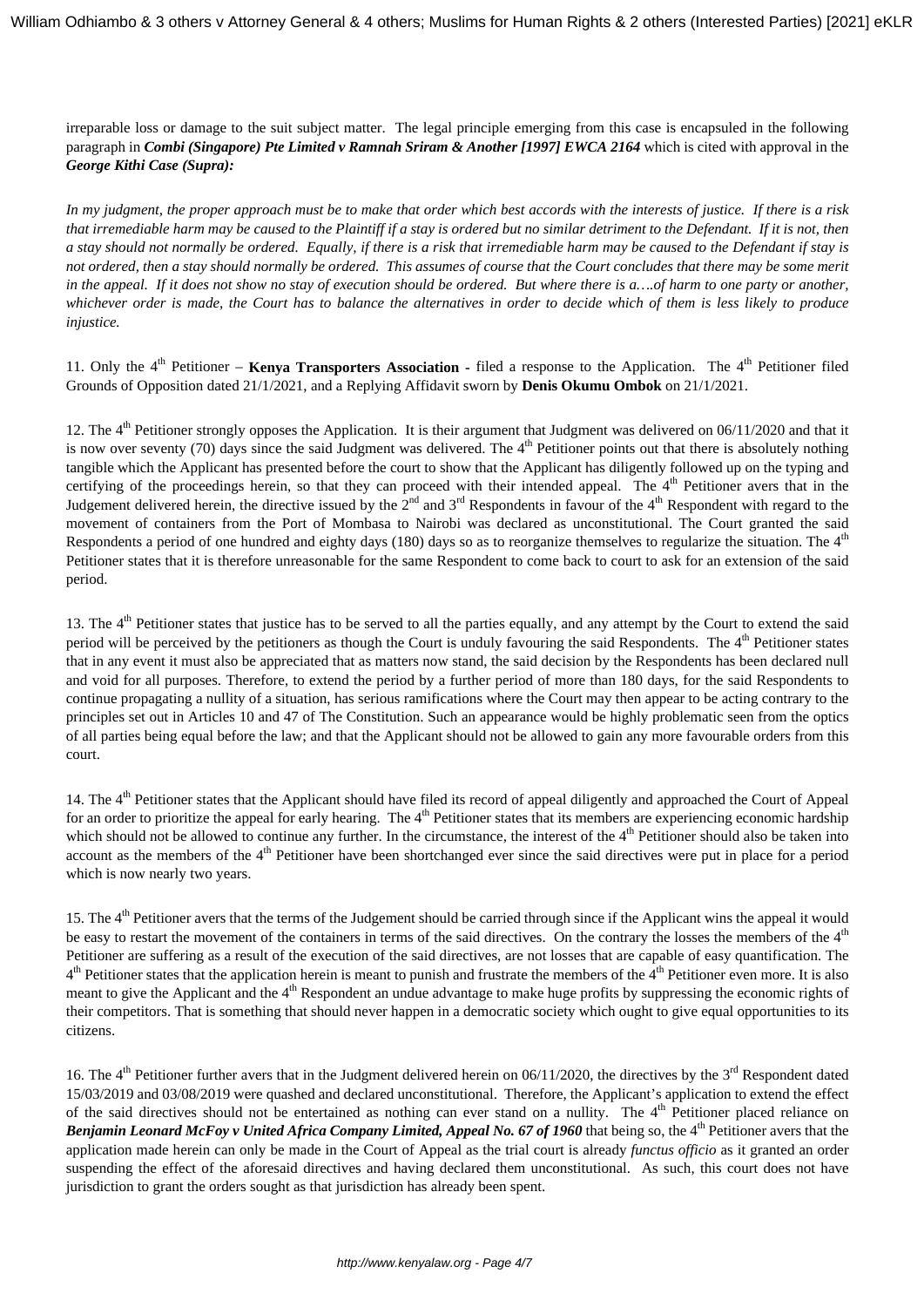17. In our considered view, the sole issue for determination herein is whether or not, in the circumstances of this case, and in the light of the orders we issued on 06/11/2020, the prayers for stay of execution sought herein should issue.

18. The current Application arises from the orders we issued in the Judgment herein on 06/11/2020. The orders issued were as follows:

*a) Claims that the Take or Pay Agreement dated 30th September, 2014 and/or the directives by the 3rd Respondent dated 15th March, 2019 and 3rd August, 2019 violated the social and economic rights of the Petitioners were not proved and are hereby dismissed.*

*b) The claim that the Take or Pay Agreement dated 30th September, 2014 was in violation of Articles 10 and 47 of the Constitution failed and is hereby dismissed.*

*c) The claim that the directives by the 3rd Respondent dated 15th March, 2019 and 3rd August, 2019 were in violation of Articles 10 and 47 of the Constitution for want of public participation and for non-compliance with fair administrative procedures succeeded. The Court declares the Impugned Directives constitutionally infirm. The Impugned Directives are hereby quashed.*

*d) Given the potential of order (c) above to disrupt the orderly operations of the port and the operationalization of the National Transport Policy, the effect of that order is hereby suspended for one hundred and eighty (180) days to afford the Respondents an opportunity to regularize the situation.*

*e) All the other prayers in the Consolidated Petitions fail and are hereby dismissed.*

*d) This being a public interest litigation, each party will bear its own costs.*

19. The Applicant now urges this court to stay orders (c) and (d), which will take effect on the 181<sup>st</sup> day from the date of Judgment. The Application before the court is brought under Rule 3(5) & (8) and Rule 32(3) of the *Constitution of Kenya (Protection of Rights and Fundamental freedom) Practice and Procedure Rules, 2013 (Mutunga Rules)* and Section 1A, 1B, 3 and 3A of the Civil Procedure Act, Cap 21.

20. Rule 3(8) of the Mutunga Rules aforesaid states:

*Nothing in these rules shall limit or otherwise affect the inherent power of the court to make such orders as may be necessary for the ends of justice or to prevent abuse of the process of court.*

21. The Application is also leveraged on overriding objectives of the Civil Procedure Code. We note the Applicant has grounded its application on the inherent powers of the Court stipulated in Rule 3(8) of the Mutunga Rules and the overriding objectives of the Civil Procedure Code. However, where there are specific provisions in law under which an Applicant should ground their Application, they should do so and not rely on the inherent powers of the Court or the overriding objectives of the Civil Procedure Code. In the present case, the appropriate provisions of the law which govern the grant of stay of execution pending appeal is Order 42, Rule 6 of the Civil Procedure Rules. The Rule provides as follows:

*(1) No appeal or second appeal shall operate as a stay of execution or proceedings under a decree or order appealed from except appeal case of in so far as the court appealed from may order but, the court appealed from may for sufficient cause order stay of execution of such decree or order, and whether the application for such stay shall have been granted or refused by the court appealed from, the court to which such appeal is preferred shall be at liberty, on application being made, to consider such application and to make such order thereon as may to it seem just, and any person aggrieved by an order of stay made by the court from whose decision the appeal is preferred may apply to the appellate court to have such order set aside.*

*(2) No order for stay of execution shall be made under sub-rule (1) unless—*

*i. The court is satisfied that substantial loss may result to the applicant unless the order is made and that the application has been*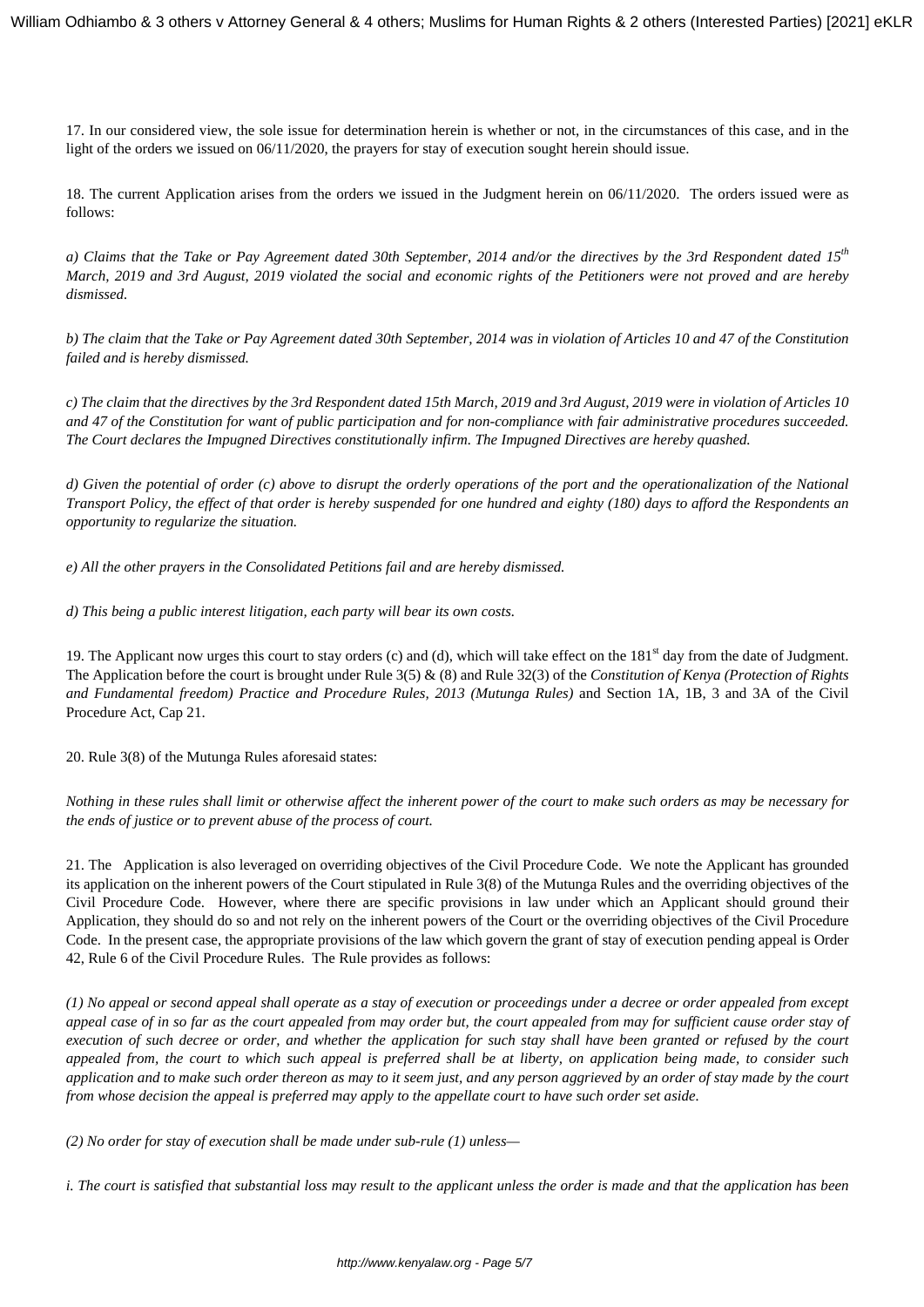*made without unreasonable delay; and*

*ii. Such security as the court orders for the due performance of such decree or order as may ultimately be binding on him has been given by the applicant*.

22. In our view, the orders we granted herein were deliberate and advertent to cater for the circumstances contemplated in Order 42, Rule 6. The order of suspension acknowledged and catered for the circumstances provided in Order 42, Rule 6 for all the parties. It took into account the peculiar circumstances of the Applicant as a statutory body. Order No. (d) of our Judgment aforesaid was very deliberate. It acknowledged the difficult conditions and circumstances that the Applicant will face in order to make the desired changes mandated in our aforesaid Judgment. In our view the stay of 180 days which was granted was adequate to enable the Applicant, if it wished to comply with the said orders, to do so. However, the Applicant has a constitutional right of appeal, and it has indeed filed a Notice of Appeal in the Court of Appeal. The Applicant has not placed anything before this court about what it has already done with the 90 days which have since lapsed. There are no mitigating circumstances brought to the attention of this court militating against the Applicant in the employment of the 90 days already gone. However, there is still 90 days remaining. That is adequate time for the Applicant to either appeal against the Judgment of this court, or to move the Court of Appeal for stay of execution.

23. Having granted a functional stay of execution for 180 days, the Applicant should obtain any further extension of the stay or its variation at the Court of Appeal which is better placed to determine its own docket and its timelines for the completion of the filed Appeal. The Court of Appeal may also be better placed, if so minded, to condition any stay granted on the Applicant meeting certain deadlines.

24. Even in terms of satisfying the ends of justice we are satisfied that nothing has been placed before us to warrant the interference with the orders we issued in the Judgment under reference.

#### 25. **In the upshot, we find the Notice of Motion before the Court dated 30/11/2020 lacking in merit. The same is dismissed with costs to the 4th Petitioner/Respondent**.

26. Orders accordingly.

**Dated, Signed and Delivered at Mombasa this 5th day of February, 2021.**

**HON. L. ACHODE HON. J. NGUGI**

**JUDGE JUDGE**

**HON. P. NYAMWEYA HON. E. OGOLA**

**JUDGE JUDGE**

#### **HON. A. MRIMA**

#### **JUDGE**

**NOTE:** This Ruling was delivered by video-conference pursuant to various Practice Directives by the Honourable Chief Justice